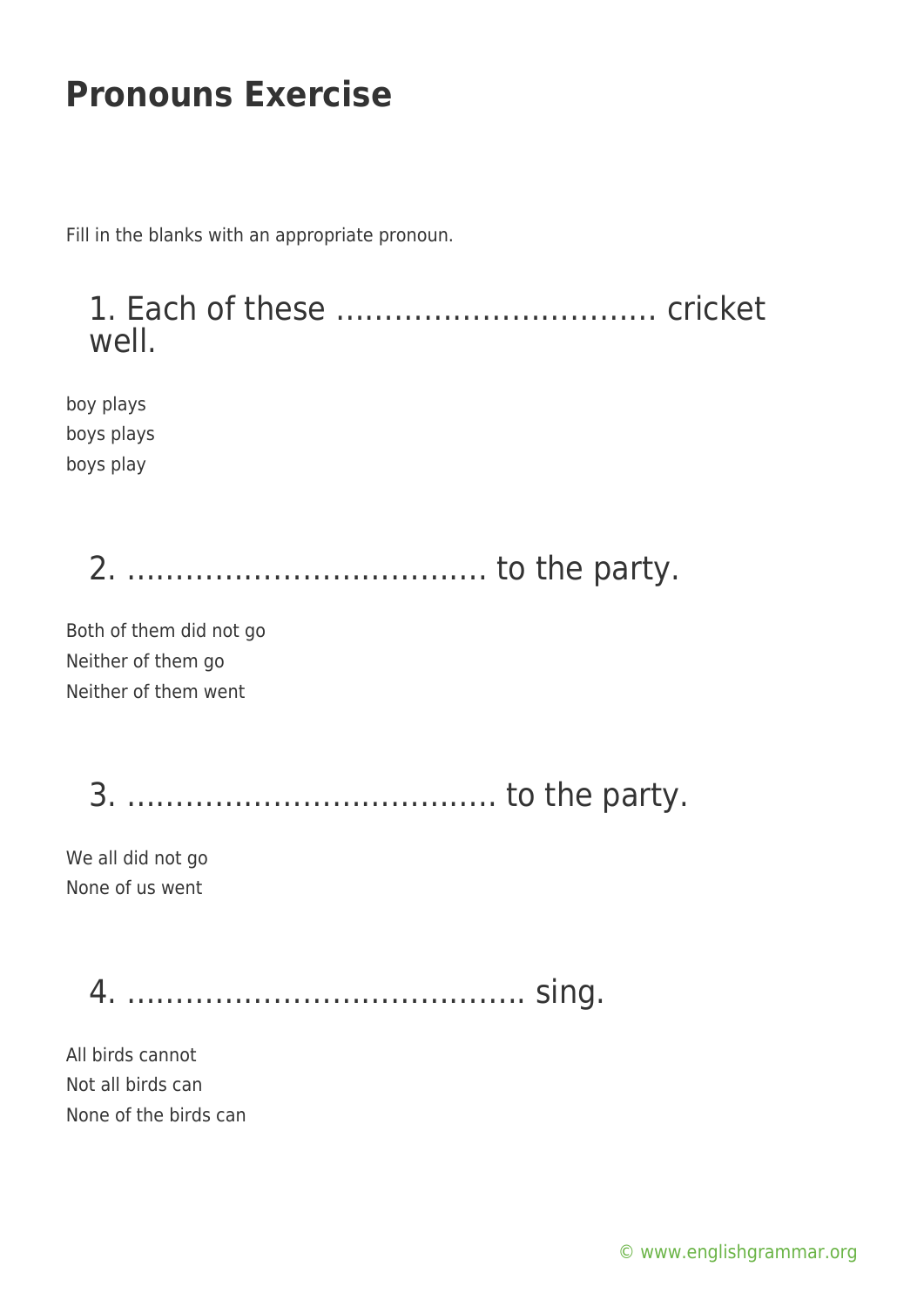5. Each of my children …………………………… me dearly.

love loves loving

> 6. …………………………… of the three roads lead to the station.

Each Both All

7. …………………………… books are lost.

Please select 2 correct answers

My all All my All of my

# 8. Let …………………………. get going.

we

us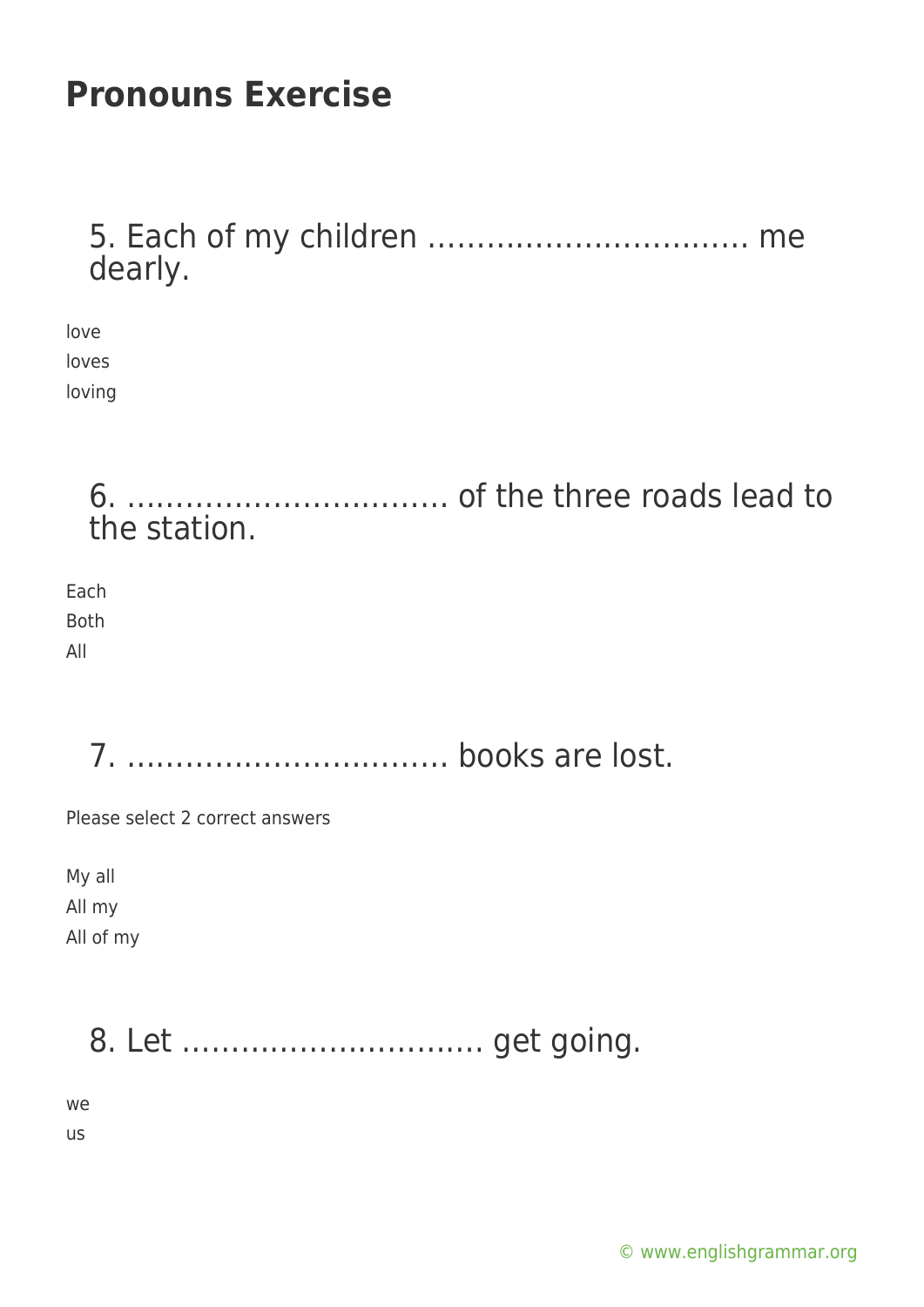Either could be used here

### 9. Your need is greater than

……………………………..

me my mine

#### 10. ………………………………. is responsible for his failure.

Only he He alone Only him

#### 11. People starve when ………………………. have no money.

he we they

## 12. My drawings are better than